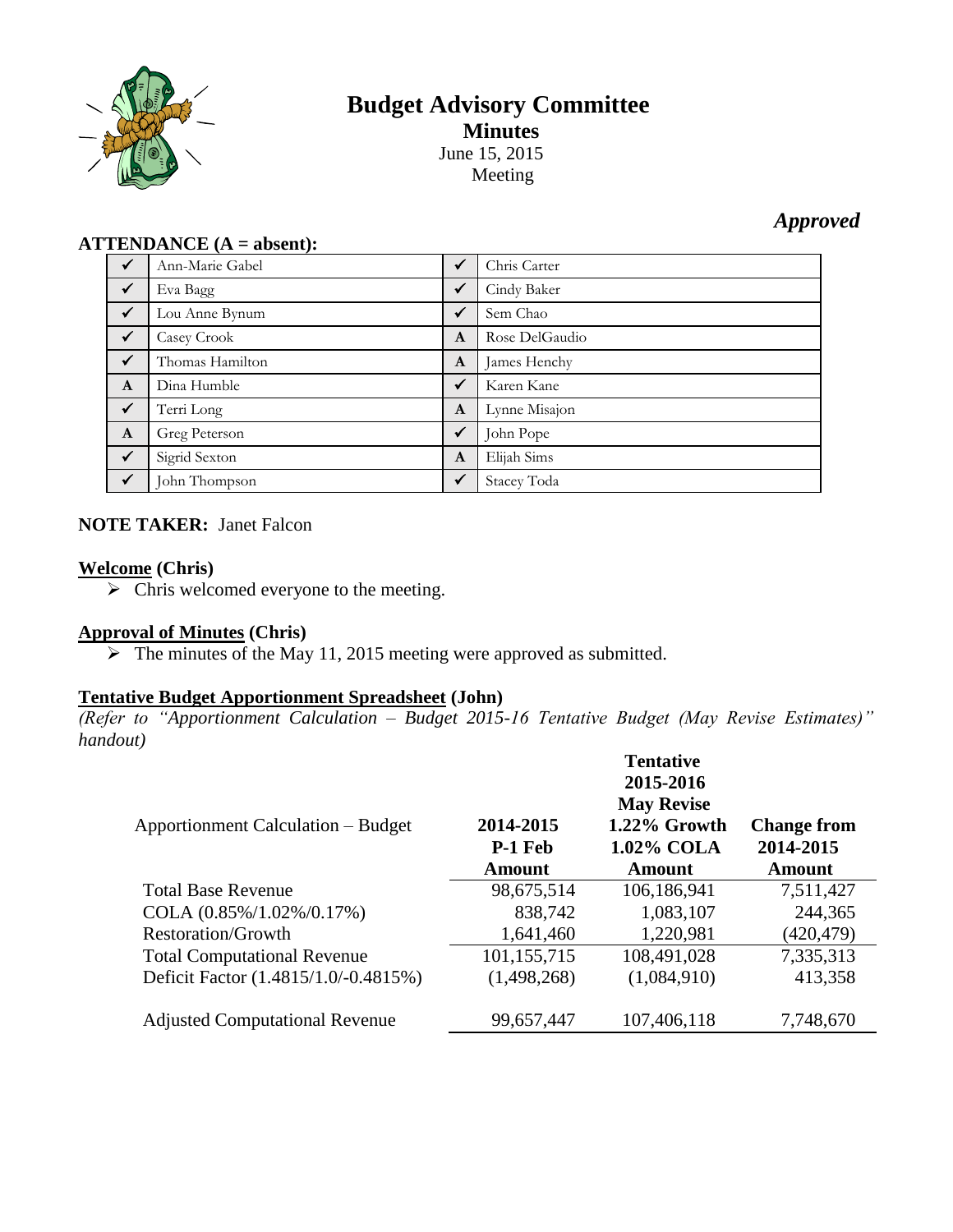## **Tentative Budget FY 2015-16 (John)**

*(Refer to "Tentative Budget 2015-16" PowerPoint presentation, "Tentative Budget FY 2015-2016" and "Apportionment Calculation – Budget" handouts)*

- **Funda** Tentative Budget going to the Board on June 23, 2015 for approval.
- John indicated the numbers in the Tentative Budget are based on the Governor's Budget from January with changes from the Governor's May Revise.
- $\triangleright$  John reviewed the Tentative Budget for the fiscal year 2015-16 PowerPoint presentation; listed below are the highlights:
	- State Budget Overview:
		- o \$156.5 million (3%) in growth funding:
			- \$1.22 million (1.22%) for LBCC is built into budget if we grow 248 FTES for a total of 20,555.
		- o \$61.1 million (1.02%) COLA:
			- Approximately \$1.1 million for LBCC.
		- o \$299.2 million for Student Success and Support Program (SSSP, formerly Matriculation).
			- 2:1 match requirement.
		- o \$185 million for Student Equity.
		- o \$48 million for Career Technical Education programs.
		- o \$49.5 million for enhanced non-credit rate equalization.
			- Approximately \$290,000 for LBCC.
		- o \$266.7 million base allocation increase.
			- Approximately \$4.8 million for LBCC.
		- o \$75 million for full-time faculty hiring.
			- Approximately \$1.3 million for LBCC if paid out on a per FTES basis.
		- o \$50 million for Innovation Awards. Grant awards are based on college proposals.
		- o \$2.5 million for COLA for categorical programs (DSPS, EOPS, and CalWORKs).
			- Approximately \$35, 000 for LBCC.
		- o \$148 million for deferred maintenance/instructional equipment with no match requirement.
			- Approximately \$2.6 million for LBCC.
		- o \$38.7 million in Proposition 39 Energy Efficiency and Renewable Generation funding.
			- Approximately \$435,000 for LBCC.
		- o \$94.5 million to pay down remaining deferrals. As a result, we have no plans for shortterm financing (TRAN) in 2015-16.
			- Approximately \$2 million for LBCC.
		- o \$626 million to pay down Mandated Cost reimbursements to be allocated based on FTES.
			- \$6.2 million included in the Tentative Budget based on the Governor's January budget of \$351 million.
		- o \$60 million for Basic Skills and Student Outcomes Transformation Program.
	- The highlights from the Tentative Budget Unrestricted Fund include:
		- o The total budget for 2015-16 is \$125,234,413.
		- o The Operating Deficit for 2015-16 is (\$3,913,268) and an Ending Fund Balance of \$18,568,304.
	- The highlights from the Tentative Budget Restricted General Fund include:
		- o The total budget for 2015-16 is \$36,477,402.
		- o The revenue section lists all of our federal, state and local grants and breaks out prior year carryover amounts.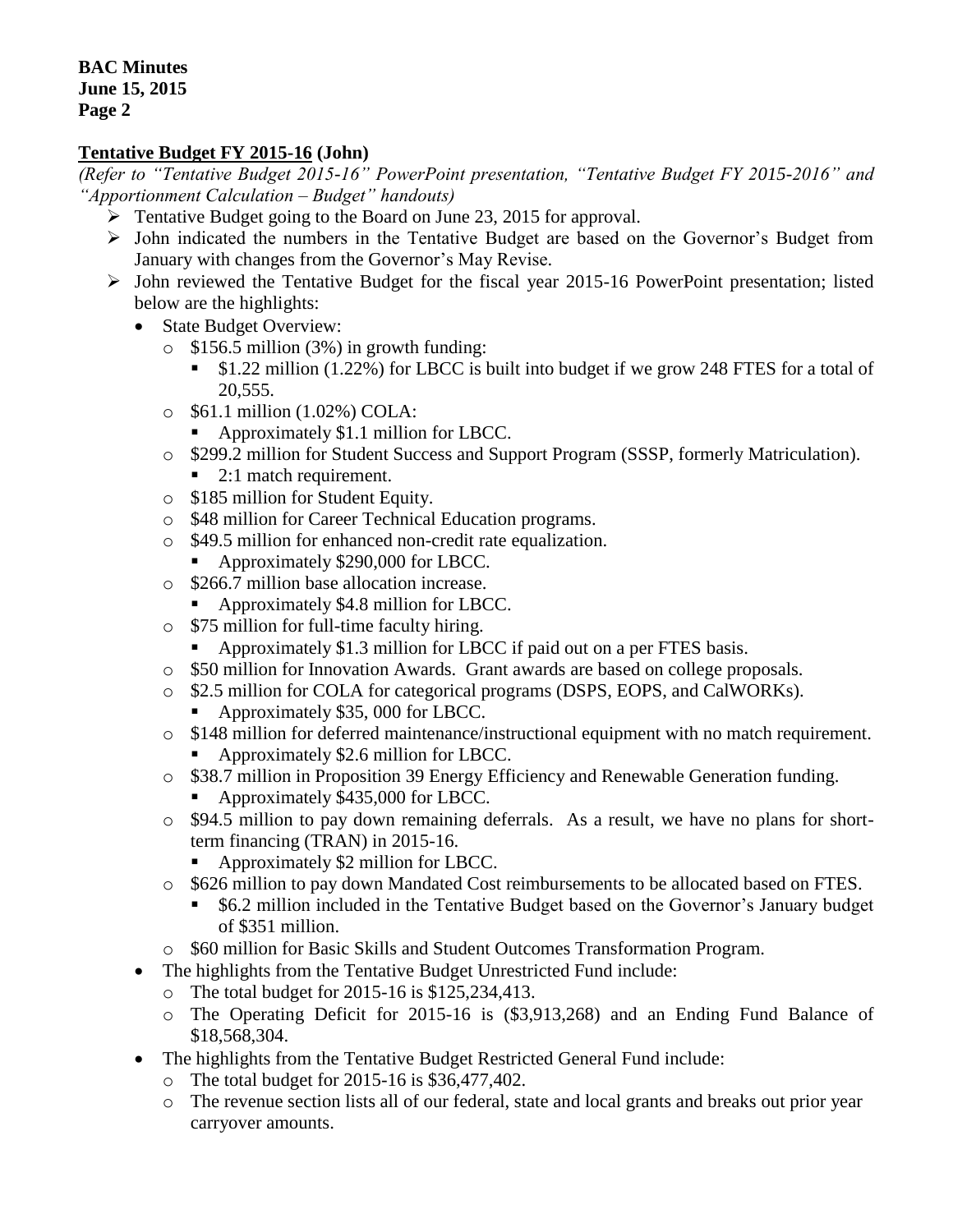## **Tentative Budget FY 2015-16 (John) (continued)**

- $\triangleright$  Major Revenue Change highlights:
	- o Apportionment \$6.80 million increase is the net of:
		- \$0.41 million due to the reduction of the deficit factor from 1.48% to 1.0%.
		- **S1.22 million in growth revenue.**
		- $\blacksquare$  \$1.08 million in COLA.
		- (\$0.95) million decrease due to prior year apportionment recalc revenue and FON penalty.
		- \$4.75 million increase to base allocation.
		- \$0.29 million increase in enhanced FTES rate.
	- o Other State Revenue \$5.4 million increase due to:
		- \$6.26 million one-time allocation of Mandated Cost Revenue.
		- (\$0.8) million reduction of prior year Mandated Cost allocation.
	- Major Expenditure Changes highlights:
		- o Academic Salaries \$3.5 million increase is due to hiring 27 new full-time faculty and the effect of salary increases applied to a full fiscal year in 2015-16.
		- o Classified Salaries \$1.7 million increase is due mainly to the restoration of certain previously reduced positions (9.4 FTE – 44 positions), step  $\&$  column increases, and the assumption that vacancies will be filled.
		- $\circ$  Total Benefits \$4.8 million increase due to the increase in positions, pay rate increases, and increases to certain benefit rates, most notably the 16.2% health & welfare, 1.85% STRS and 0.076% PERS increases.
		- o Contract Services and Operating Expenses \$3.6 million increase & Capital Outlay \$1.6 million increase are due mainly to one-time expenditures including technology refresh and professional development projects funded by the Mandated Cost revenue augmentation.
		- o Other Outgo \$2.1 million increase is due mainly to the transfer to the Capital Outlay Fund for scheduled maintenance projects funded by the Mandated Cost revenue augmentation.

## **State Budget Update (Ann-Marie)**

*(Refer to "Community College League of California, School Services of California, and Chancellor's Office Updates" handouts)*

- Ann-Marie briefly discussed the State Budget Update. Dan Troy, Vice Chancellor, College Finance and Facilities Planning for the Chancellor's Office sent an email regarding the Governor's budget. In the email, Mr. Troy explained the key areas of agreement by the Conference Committee (items in *italics* represent specific comments from Ann-Marie):
	- o \$271M in general operating expense funding (a compromise figure between the Senate and Assemble level) *up approximately \$4 million (new)*
	- o \$60M in 1-time funds for the Governor's Basic Skills and Student Outcomes Transformation Program – a grant program aimed at improving/expanding evidence-based practices in basic skills education. The Senate had previously rejected this proposal.
	- o \$148M total for deferred maintenance and instructional equipment (the Senate had approved a higher amount) *Possible \$2.6 million to LBCC. Ann-Marie asked the committee if they wanted to split these funds 50/50 for deferred maintenance and instructional equipment. The committee deferred to the Executive Committee in order for a decision to be made knowing the dollar amounts needed for each area.*